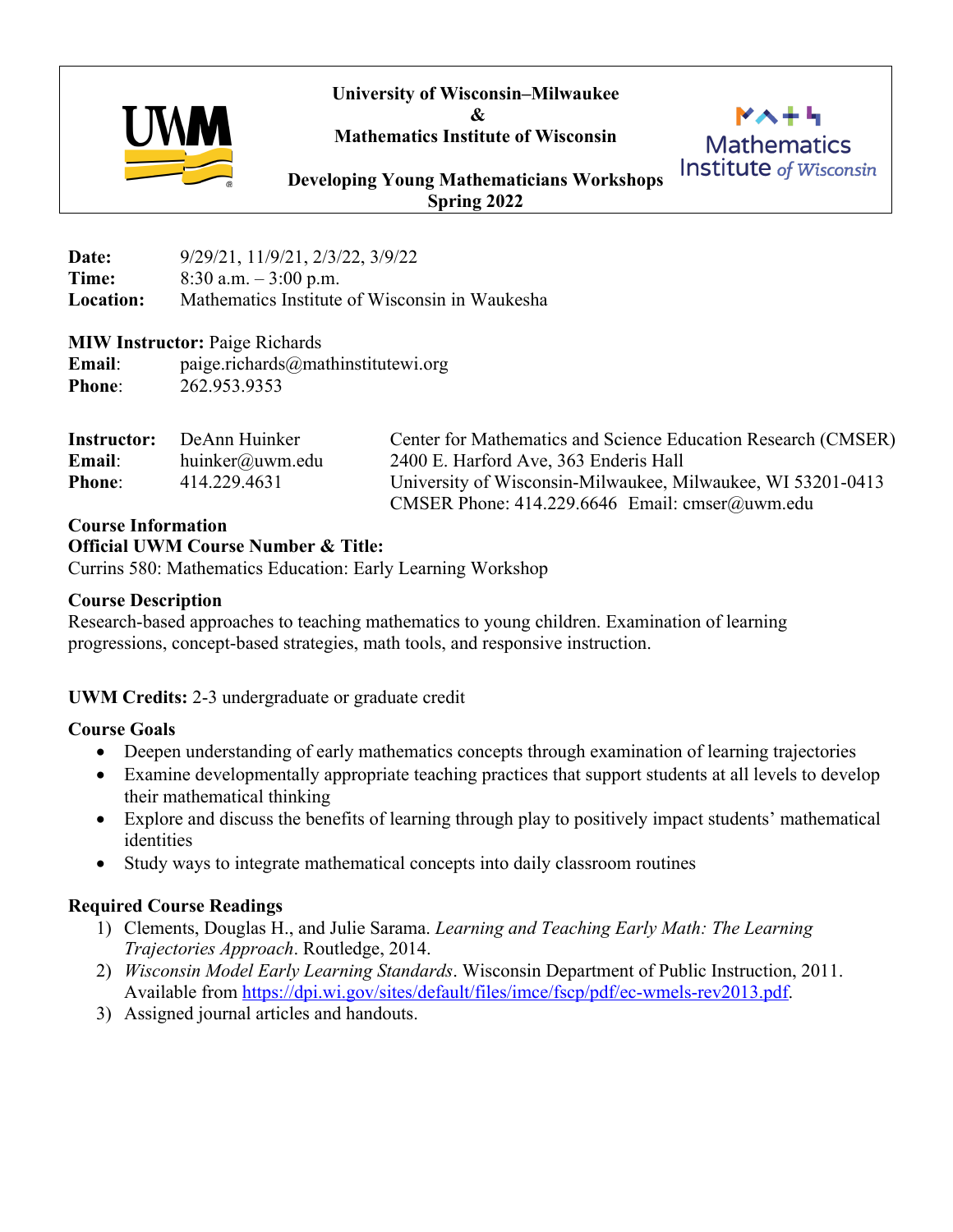### **Course Grading Procedures**

Grades will be assigned on the following scale:

| $A\,93-100\%$ $A-90-92\%$ $B+87-89\%$ $B\,83-86\%$ $B-80-82\%$ $C+77-79\%$ |  |  |
|----------------------------------------------------------------------------|--|--|
| $C$ 73–76% $C$ –70–72% $D+67$ –69% $D$ 63–66% $D-60$ –62% F 0–59%          |  |  |

Your grade for this course will be determined using the following percentage allocations.

| <b>Course Requirement</b>                     | <b>Two-Credit Course</b> |                 | Three-Credit Course |          |
|-----------------------------------------------|--------------------------|-----------------|---------------------|----------|
|                                               | Percent of Grade         |                 | Percent of Grade    |          |
|                                               | Undergraduate            | Graduate        | Undergraduate       | Graduate |
|                                               | <b>Students</b>          | <b>Students</b> | <b>Students</b>     | Students |
| Attendance and Participation                  | 20%                      | 20%             | 20%                 | 20%      |
| Focused Reflection on Learning                | 25%                      | 15%             | 20%                 | 10%      |
| Homework – Readings and Written Reflections   | 35%                      | 20%             | 30%                 | 10%      |
| Professional Action Plan                      | 20%                      | 10%             | 15%                 | 15%      |
| Professional Action Plan Implementation Paper | Not required             | 15%             | Not required        | 15%      |
| Learning Trajectory Project                   | Not required             | 20%             | Not required        | 15%      |
| Learning Trajectory Project Implementation    | Not required             | Not required    | 15%                 | 15%      |
| Paper                                         |                          |                 |                     |          |

#### **Course Policies**

**Investment of Time:** Study leading to one semester credit represents an investment of time by the average student of not fewer than 48 hours per credit earned.

**Attendance:** Attendance is vital to achieving the goals of this project course. Participants must attend the entire series of workshops, in order to be eligible for undergraduate or graduate credit.

**Preparation of Assignments**: Assignments are to be word processed unless otherwise stated in class or the syllabus. Present each assignment in a neat, organized, and clear manner. Keep a copy of all submitted assignments in case of questions or discrepancies.

**Electronic Submission of Assignments:** You are expected to provide many of your assignments in electronic format. Acceptable file types include MS Word, Google Doc, Pages, PowerPoint, Keynote, PDF, or JPEG, as appropriate to the assignment. Always name electronic files with your last name followed by a short description of the work. Also, do not include any periods other than before a file format extension. For example: jones-critique1-feb4.docx.

**Late or Poor Quality Assignments**: All assignments are to be turned in by midnight on the due date. You may request an extension by contacting the instructor prior to the due date provided you have a valid reason. Otherwise each late assignment is penalized by the equivalent of one letter grade for each day it is late. No rewrite of poor quality assignments allowed after the due date; meet with the instructor prior to the due date to review and discuss assignments. No extra credit assignments will be granted.

The following link provides additional information on general University Policies and Procedures: http://www.uwm.edu/Dept/SecU/SyllabusLinks.pdf.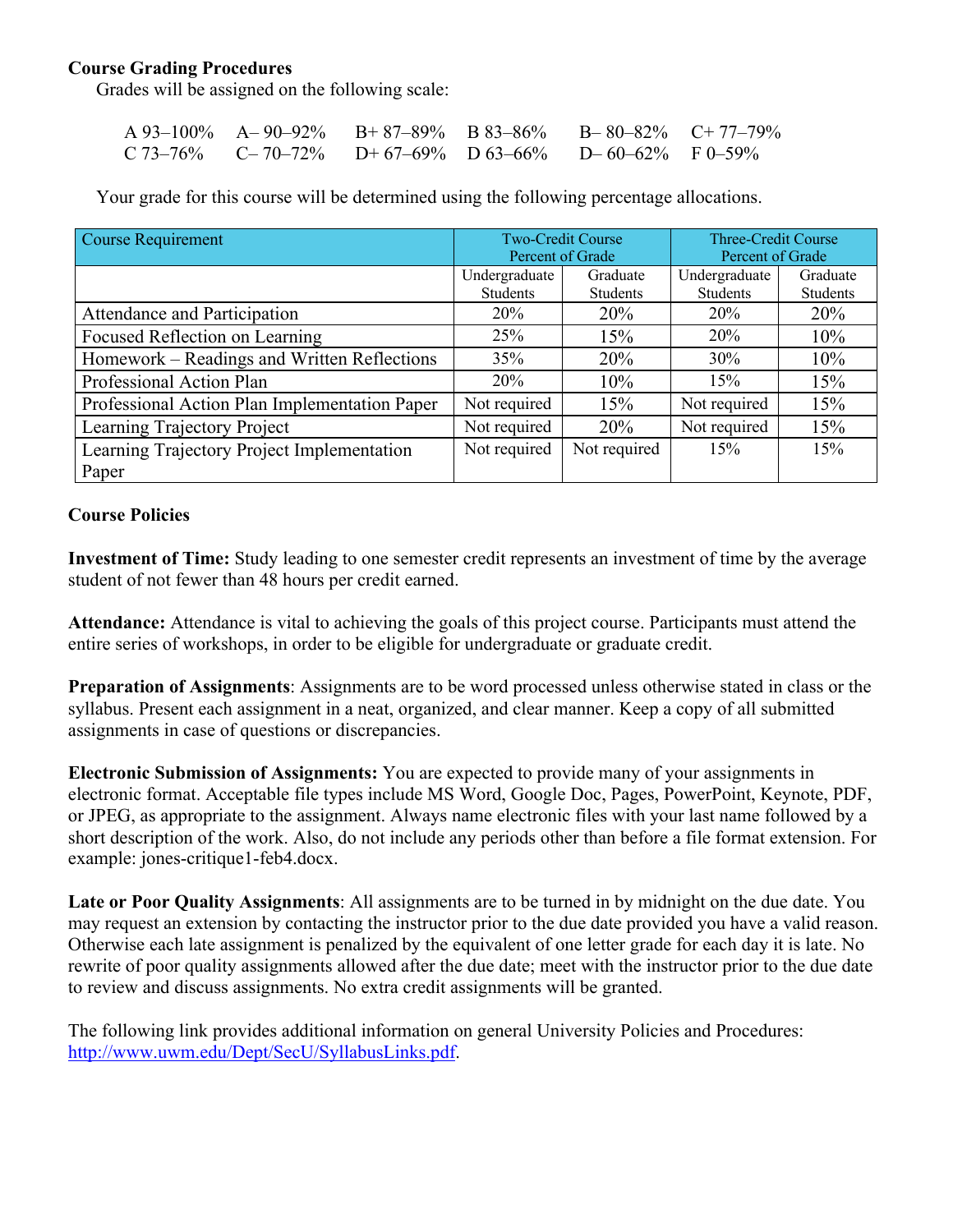#### **Required Course Assignments**

To receive UWM credit, you must attend the Mathematics Institute of Wisconsin workshops and complete additional assignments. *All materials must be received by email to paige.richards@mathinstitutewi.org by Friday April 1, 2022.*

#### **1. Attendance and Participation in the Workshop**

Attend and participate in the workshops. Submit an attendance verification form signed by the instructor.

### **2. Focused Reflection on Learning**

The purpose of this assignment is to professionally reflect upon content workshops and activities that you found to be meaningful for your practice. You will write a reflection paper (minimum 2-3 pages) that addresses the following: Identify 2-3 significant ideas from the workshop that deepened your knowledge of early mathematics learning. For each idea, (a) summarize your learning; and (b) explain why this was significant for you as a learner. Be sure to make specific connections to workshop content, ideas shared, and professional readings.

## **3. Homework: Readings and Written Reflections**

Homework will be assigned as part of the workshop. The purpose of homework is to engage you further with the content and ideas from the sessions. The homework will include readings and written reflections.

### **4. Professional Action Plan**

The purpose of this paper is to highlight your major learning from the workshop and to establish professional goals for further implementation into your instructional practice. You will write a paper (minimum 2-3 pages) that identifies at least two individual professional goals that you have for implementing the learning into your instructional practice. For each goal: (a) provide a statement of your professional goal in 1-2 sentences; (b) describe in detail approximately 3 action steps you will take toward implementing the goal; and (c) include how you will measure your success while engaged in the implementation process and what you hope to see as you implement your goals.

# **5. Professional Action Plan Implementation Paper**

The purpose of this paper is to reflect upon the journey of implementing your Professional Action Plan. You will write a paper (minimum 2-3 pages) that highlights your experience while implementing each of the goals outlined in your action plan; your paper should address the following: (a) analyze the implementation of each goal and how these goals helped enhance your instruction; (b) evaluate the strengths and weaknesses of your implementation plan action steps; (c) describe the ways in which students benefited from your action plan; and (d) share next steps on how you will continue to grow professionally and share your learning with colleagues.

## **6. Learning Trajectory Project**

The purpose of this assignment is for you to implement what you have learned about children's mathematical thinking by using a learning trajectory to guide your instructional practice. You will identify a learning trajectory to focus on, develop a plan for using that trajectory to inform your classroom practice, and reflect on how use of the trajectory informs your classroom practice. You will prepare a 2-3 page summary that addresses: a) the learning trajectory you selected and your rationale for choosing it; b) how you used the trajectory in your classroom to understand and develop students' mathematical thinking; and c) any challenges that surfaced during the implementation of your plan. Your submitted project should include your